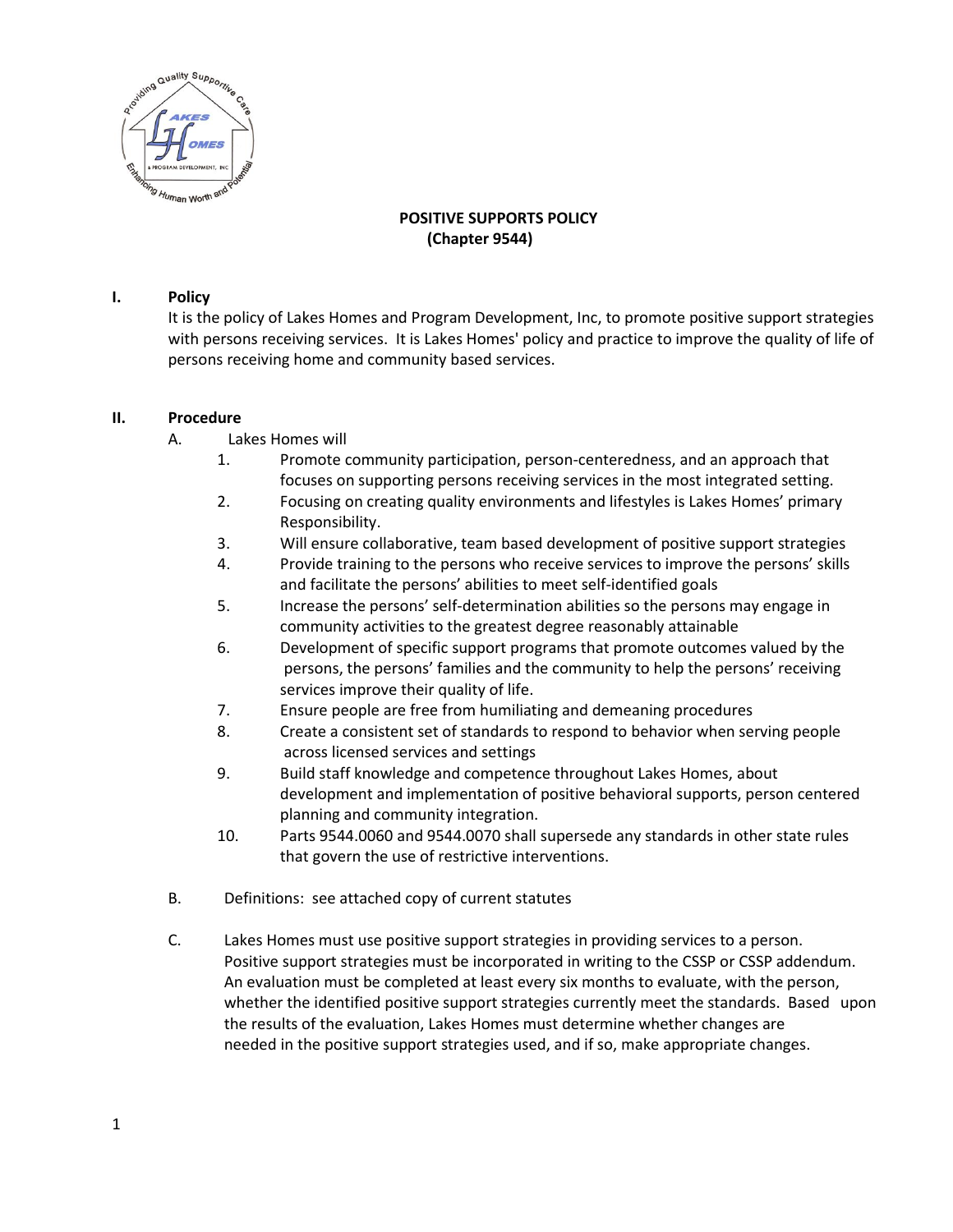- D. After assessing the person's strengths, needs and preferences, Lakes Homes will identify and create a positive support strategy that are evidence based, person centered, ethical, and integrated in the community, are the least restrictive to the person and are effective. The plan will promote the person's self-determination in accordance with Minn statutes, section 245D.07, subdivision 1a, paragraph (b), clause (2).It will provide the most integrated setting and inclusive service deliver for the person, create a desirable quality of life through inclusive, supportive and therapeutic environments and use person centered planning regarding the most integrated setting. The planning must include life planning with the person, the person's preferences and choices reflected in the selection of services and supports, involve the person directly with the person's community, network of connections and close personal relationships that build on the person's capacity to engage in activities and promote community life. Lakes Homes will identify goals to support the person in the most integrated setting.
- E. Lakes Homes will incorporate principles of person-centeredness in services it provides to people. At least every 6 months, or more frequent if identified in the CSSP or CSSP addendum, Lakes Homes will evaluate, with each person, whether the services support that person's goals in accordance with Minnesota Statutes 245D.07, subdiv. 1a, paragraph b and whether the person centered planning process complies with Code of Federal Regulations, title 42, section 441.725, paragraph (a)(1)-(4). Lakes Homes will determine whether changes are needed to enhance person-centeredness for each person, and if so, make the appropriate changes.
- F. Lakes Homes will use professional standards for positive support strategies that are consistent with Chapter 9544 requirements. Functional assessment will be one that has been approved by the commissioner.
- G. Lakes Homes will utilize a qualified professional (QP) to conduct the functional behavioral assessment. That person will be a qualified designated coordinator, a behavior professional or a behavior analyst as defined in 245D. Lakes Homes will verify and document that the QP meets the applicable qualifications regarding training and experience.
- H. A functional behavior assessment is required when a QP develops or modifies a written intervention to change a target behavior. The QP will use the evaluation to generate a hypothesis about why the behavior occurs.
- I. To perform a functional behavior assessment, the QP must directly observe the person. The QP must evaluate whether the following elements make the target behavior more or less likely to occur:
	- 1. Biological factors, identified through a medical or dental assessment
	- 2. Psychological factors identified through a diagnostic or suicidality assessment
	- 3. Environmental factors, identified through direct observation or interviewing a significant individual in the person's life and
	- 4. Quality of life indicators based on the person's goals and needs within the domains of a meaningful life.
- J. In addition to the procedures identified in MN statutes, section 245D.06, subdivision 7, The following procedures are permitted as approved by the expanded support team.
	- 1. Positive verbal correction that is specifically focused on the behavior being addressed and
	- 2. Temporary withholding or removal of objects being used to hurt self or others.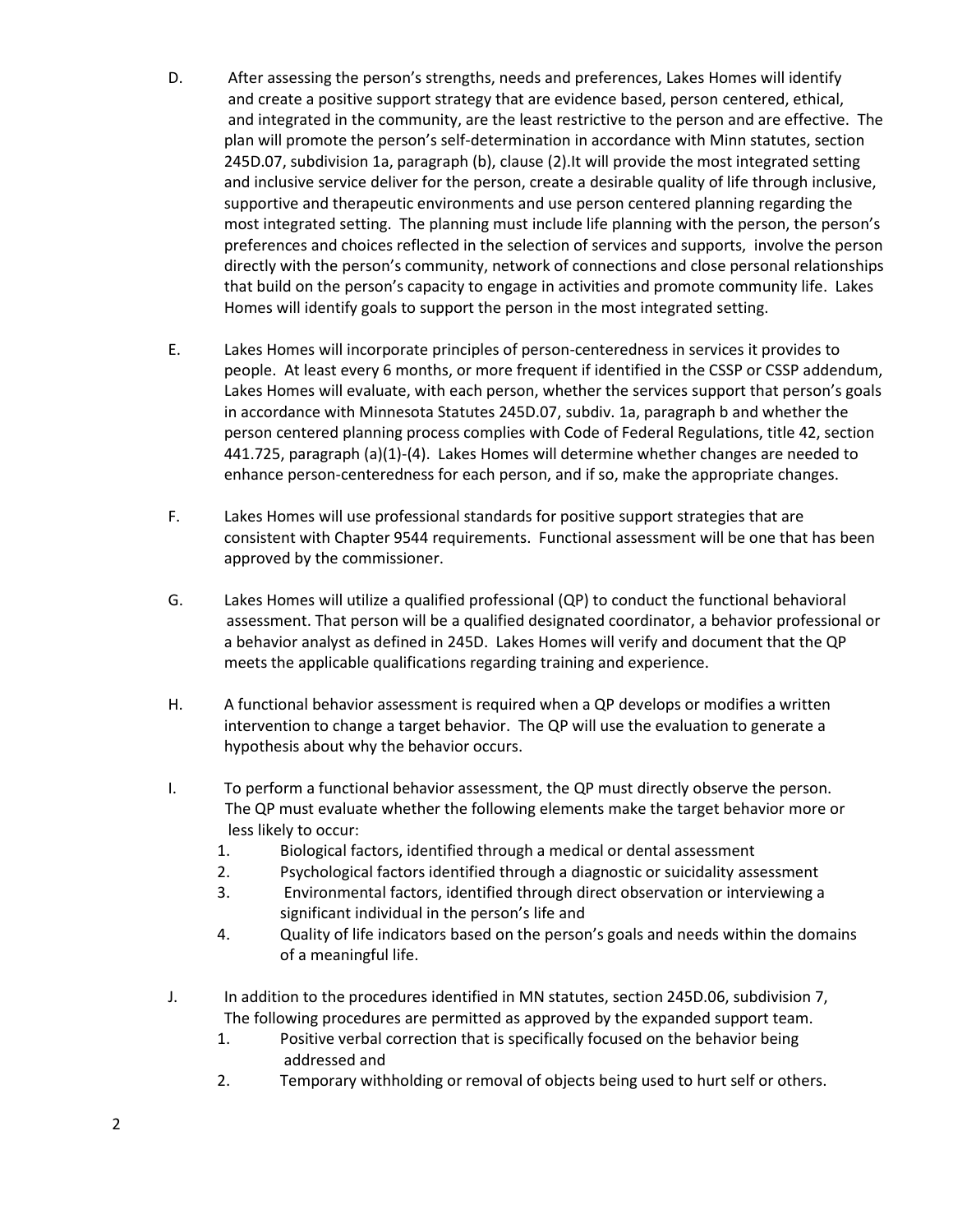K. Lakes Homes will document in writing, a procedure approved to an existing treatment, service or other individual plan required of Lakes homes.

L. Prohibitions and restrictions: In addition to procedures identified in MN statutes section 245D.06, subdiv 5, the following are prohibited from use as a substitute for adequate staffing, for a behavioral or therapeutic program to reduce or eliminate behavior, as punishment, or for staff convenience.

- 1. Using prone restraint, metal handcuffs or leg hobbles
- 2. Using faradic shock
- 3. Speaking to a person in a manner that ridicules, demeans, threatens, or is abusive
- 4. Using physical intimidation or a show of force
- 5. Containing, restricting, isolating, secluding, or otherwise removing a person from normal activities when it is medically contraindicated or without monitoring the person.
- 6. Denying or restricting a person's access to equipment and devices such as walkers, wheelchairs, hearing aids and communication boards that facilitate the person's functioning. When the temporary removal of the equipment or device is cessary to prevent injury to the person or others or serious damage to the equipment or device, the equipment or device must be returned to the person as soon as imminent risk of injury or serious damage has passed.
- 7. Using painful techniques, including intentional infliction of pain or injury,
- 8. intentional infliction of fear of pain or injury ,dehumanizing and degradation.
- 9. Hyper extending or twisting a person's body parts
- 10. Tripping or pushing a person
- 11. Using punishment of any kind
- 12. Requiring a person to assume and maintain a specified physical position or posture
- 13. Using forced exercise
- 14. Totally or partially restricting a person's senses
- 15. Presenting intense sounds, lights or other sensory stimuli
- 16. Using noxious smell, taste, substance, or spray, including water mist
- 17. Depriving a person of or restricting access to normal goods and services or Requiring a person to earn normal goods and services
- 18. Using token reinforcement programs or level programs that include a response cost Or negative punishment component
- 19. Using a person receiving services to discipline another person receiving services
- 20. Using an action or procedure which is medically or psychologically contraindicated.
- 21. Using an action or procedure that might restrict or obstruction a person's airway or Implore breathing, including techniques where individuals use their hands or body To place pressure on a person's head, neck, back, chest, abdomen or joints.
- 22. Interfering with a person's legal rights unless authorized per 245D guardian authorization
- 23. Mechanical restraint in accordance with 245D
- 24. Chemical restraint in accordance with 245D
- 25. Manual restraint, except in an emergency in accordance with 245D
- 26. Using other interventions that may be considered an aversive or deprivation procedure
- 27. Restrictions on the use of procedures as identified under MN Stat., sec.245D.06, subdivision are governed by the requirements of that section chapter 9544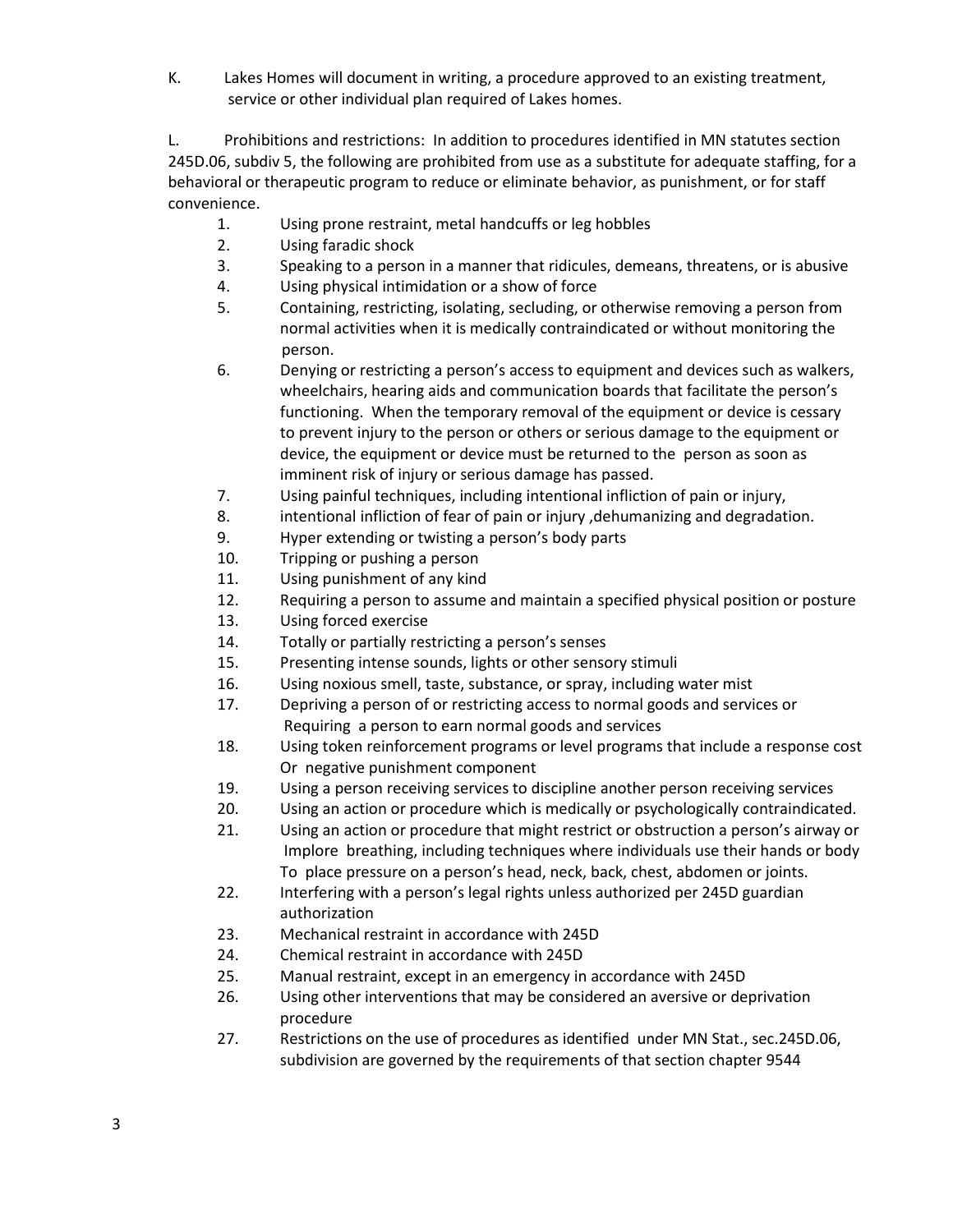- M. Lakes Homes must retain documents of emergency use of manual restraint (EUMR) or other documents required regarding positive support and EUMR in the clients' permanent record for at least five years after creating of the document(s
- N. Positive Support transition plans must be developed for a person who has been subjected to three incidents in 90 days or four incidents in 180 days.
- O. At the initiation of services, or when Lakes Homes adopts or changes a policy about EUMR, Lakes Homes must inform persons receiving services from Lakes Homes on the policy or emergency use of manual restraint. The notice will
	- 1. inform the person of their rights under 245D.04.
	- 2. notice must be in writing
	- 3. Lakes Homes must obtain a written acknowledgement from the person or the
	- 4. person's legal representative that the person receiving services has been notified,
	- 5. and notice is given to the legal representative.

# **III. Staff qualifications, training and its documentation:**

- A. Lakes Homes must ensure that staff who are responsible for developing, implementing, monitoring, supervising or evaluating positive support strategies, a positive support transition plan, or EUMR complete a minimum of eight hours of training from qualified individuals prior to assuming these responsibilities. Core training includes requiring staff to demonstrate knowledge of and competency :
	- 1. De-escalation techniques and their value
	- 2. Principles of person centered services planning and delivery and how they apply to direct support services provided by staff
	- 3. Principles of positive support strategies such as positive behavior supports, the relationship between staff interactions with the person and the person's behavior and the relationship between the person's environment and the person's behavior
	- 4. What constitutes the use of restraint, including chemical restraint, time out, and seclusion
	- 5. The safe and correct use of manual restraint on an emergency basis according to 245D.061
	- 6. Staff responsibilities related to the prohibition, as to why the procedure are not effective for reducing or eliminating symptoms or interfering behavior, and why the procedures are not safe
	- 7. The situations in which staff must contact 911 services in response to an imminent risk of harm to the person or others
	- 8. The procedures and forms staff must use to monitor and report use of restrictive interventions that are part of a positive support transition plan
	- 9. The procedures and requirements for notifying members of the person's expanded support team after the use of a restrictive intervention with the person
	- 10. Understanding of the person as a unique individual and how to implement treatment plans and responsibilities assigned to Lakes Homes.
	- 11. Cultural competence and
	- 12. Personal staff accountability and staff self-care after emergencies.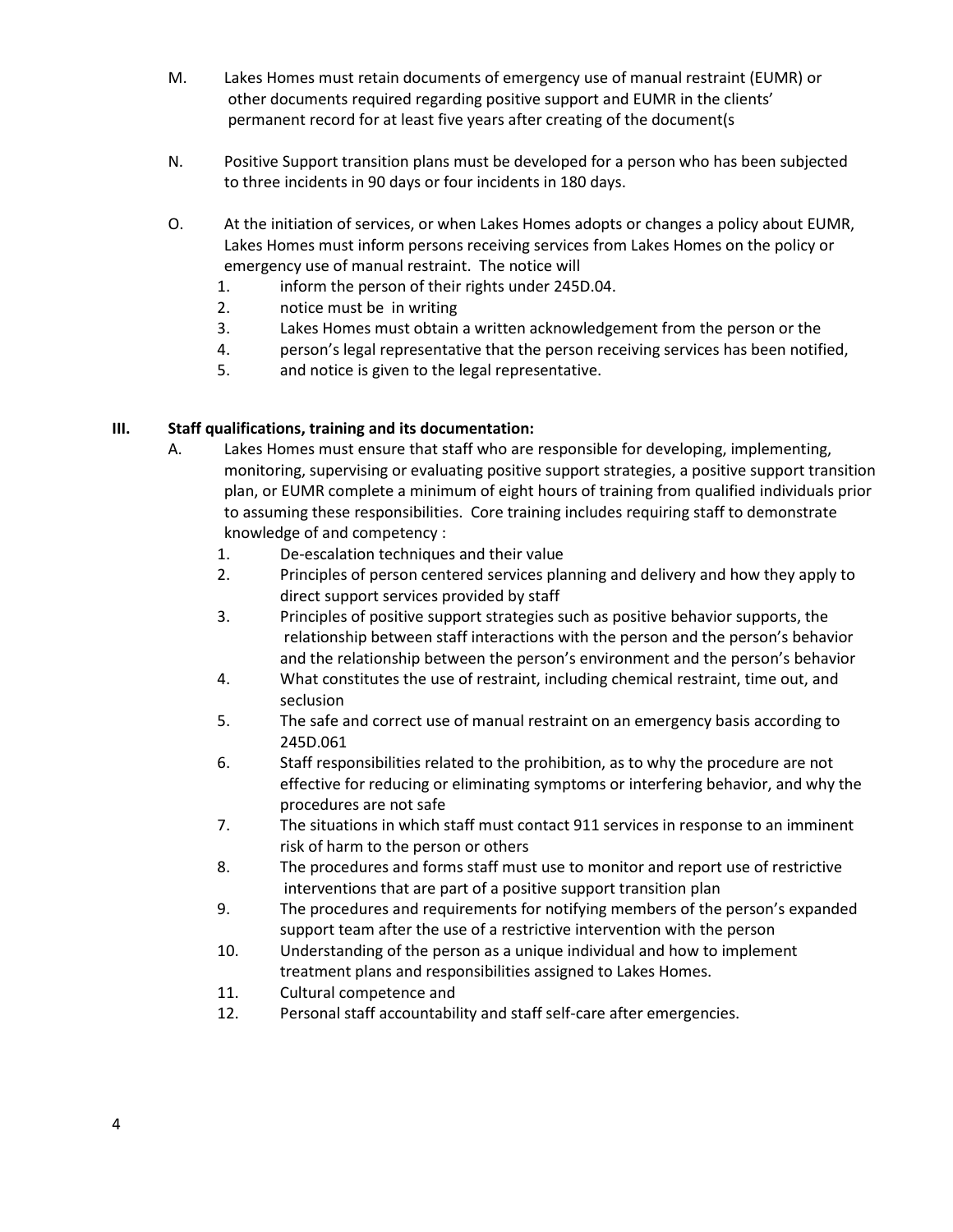- B. In addition to the core training, Lakes Homes must ensure that staff receive additional training based on their level of responsibility and qualifications prior to assuming these responsibilities. Equivalent training approved by the commissioner and completed within the previous 12 months fulfills these requirements.
- C. Staff who develop positive support strategies and supervising managers must complete a minimum of four hours of additional training on the following:
	- 1. Functional behavior assessments
	- 2. How to apply person-centered planning
	- 3. How to design and use data systems to measure effectiveness of care
	- 4. Supervision, including how to train, coach and evaluate staff and encourage effective communication with the person and the person's support team.
	- 5. Two hours of additional training on the following:
		- a. How to include staff in organizational decisions
		- b. Management of the organization based upon person-centered thinking and practices and
		- c. how to address person-centered thinking and practices in the organization
		- d. Evaluation of organizational training as it applies to the measurement of behavior change and improved outcomes for persons receiving services.
- D. Lakes Homes will ensure that staff complete four hours of refresher training on an annual basis, covering each of the training areas listed above, that are applicable to the staff and their responsibilities.
- E. Lakes Homes must ensure that staff demonstrate competency through knowledge testing or observed skill assessment conducted by a trainer or instructor.
- F. Before implementing positive support strategies, staff must demonstrate competency to perform the positive support strategies relevant to the primary disability, diagnosis or interfering behavior of the person in the manner described in the section of the policy about positive support strategies required. (9544.0030, subpart 1)
- G. Before implementing restrictive procedures permitted in accordance with the requirements of chapter 9544, staff must demonstrate competency to safely and correctly perform the specific restrictive intervention relevant to the person's primary disability, diagnosis, or interfering behavior included in the positive support transition plan in the manner described in the plan.
- H. Any time a change is made to the relevant content in the positive support transition plan or the restrictive intervention indentified in the plan, staff must review, receive instruction and demonstrate competency of the new or changed procedures.

# **IV. Documentation:**

- A. Lakes Homes will document and file the following in employees' personnel records:
	- 1. training and competencies , including the date, the number of hours of training, the name and qualifications of the trainer.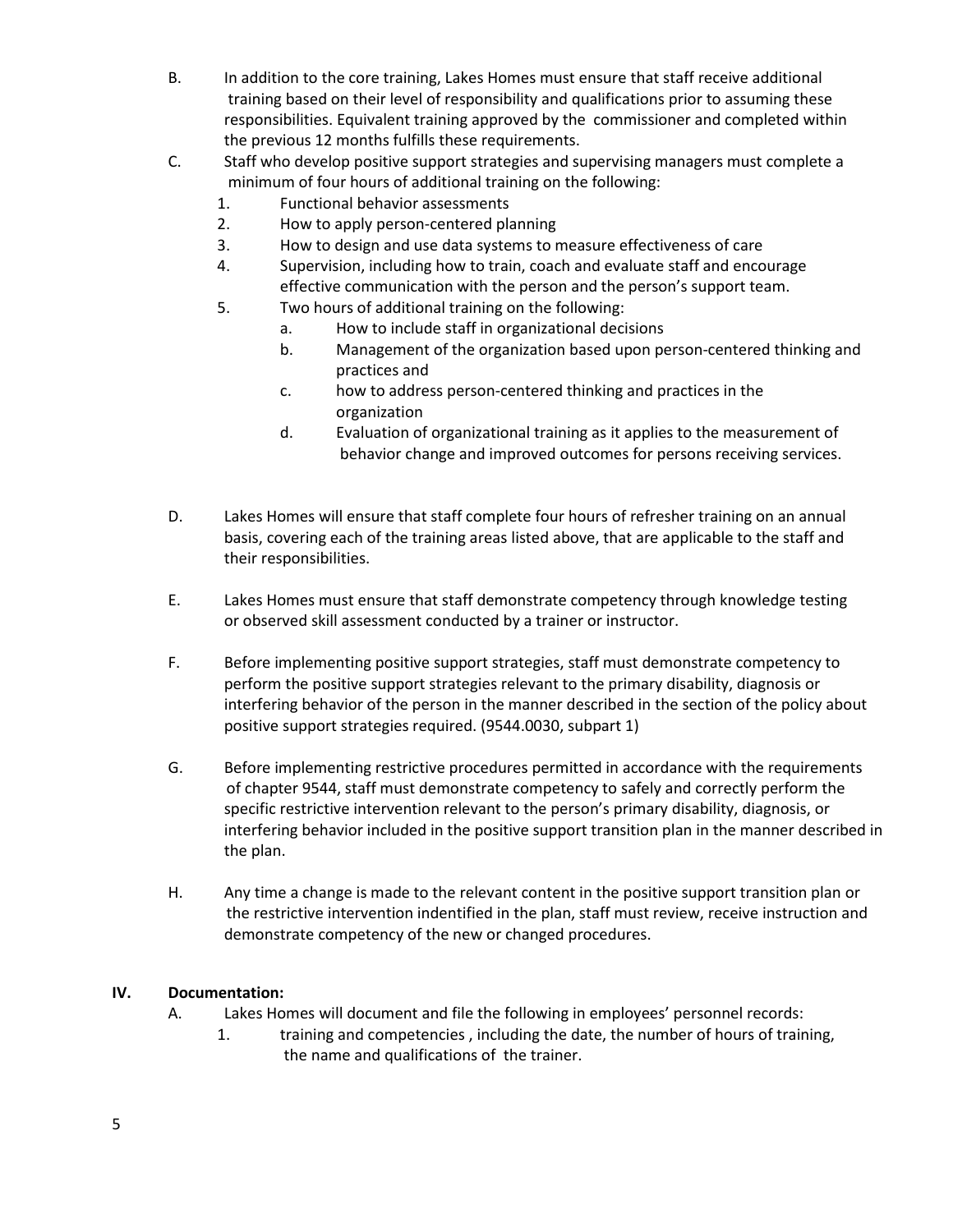- 2. Evidence of staff qualifications regarding education and experience qualifications relevant to the staff person's scope of practice, responsibilities assigned to the staff and the needs of the general population of persons served by the program.
- 3. Professional licensures, registrations or certification, when applicable.
- B. Lakes Homes will maintain data that
	- 1. Reveals the progress or lack of progress towards each outcome or goal for each person, including the progress or lack of progress on quality of life indicators
	- 2. Ensure that staff are accountable for the services provided to the persons
	- 3. Ensure that services can be evaluated and monitored by Lakes Homes and the commissioner.
- C. The information must be retained I the person's permanent record for at least five years from the creation or collection of the information.

# **V. Reporting use of Restrictive Interventions and incidents**

- A. Lakes Homes will report using the Behavior intervention report form (BIRF) as required by the commissioner to report the following:
	- 1. Emergency use of manual restraint
	- 2. Medical emergency occurring as a result of the use of a restrictive intervention which leads to a call to 911, or seeking physician treatment or hospitalization
	- 3. Behavioral incident that results in a call to 911
	- 4. A mental health crisis occurring as a result of the use of a restrictive intervention that leads to a 911 call or a provider of mental health mobile crisis intervention services.
	- 5. A person's use of crisis respite services due to use of restrictive intervention services
	- 6. Use of pro re nata (PRN) medication to intervene in a behavioral situation. This does not include the use of a psychotropic medication prescribed to treat a medical symptom or a symptom of a mental illness.
	- 7. An incident that the person's positive support transition plan requires the program to report or
	- 8. Use of a restrictive intervention as part of a positive support transition plan as required in the plan.

#### **VI. Quality Assurance and program Improvement**

- A. Lakes Homes must adopt a program improvement process to assess the ongoing implementation of positive support strategies and person-centered planning and to identify program strengths and opportunities for improvement.
- B. Lakes Homes must perform these activities every six months
- C. Upon review of the information, Lakes Homes must take action to remedy problems or concerns identified in the positive support strategies and person-centered planning program.
- D. Lakes Homes must document program improvement activities and submit process and outcome data as requested by the commissioner.